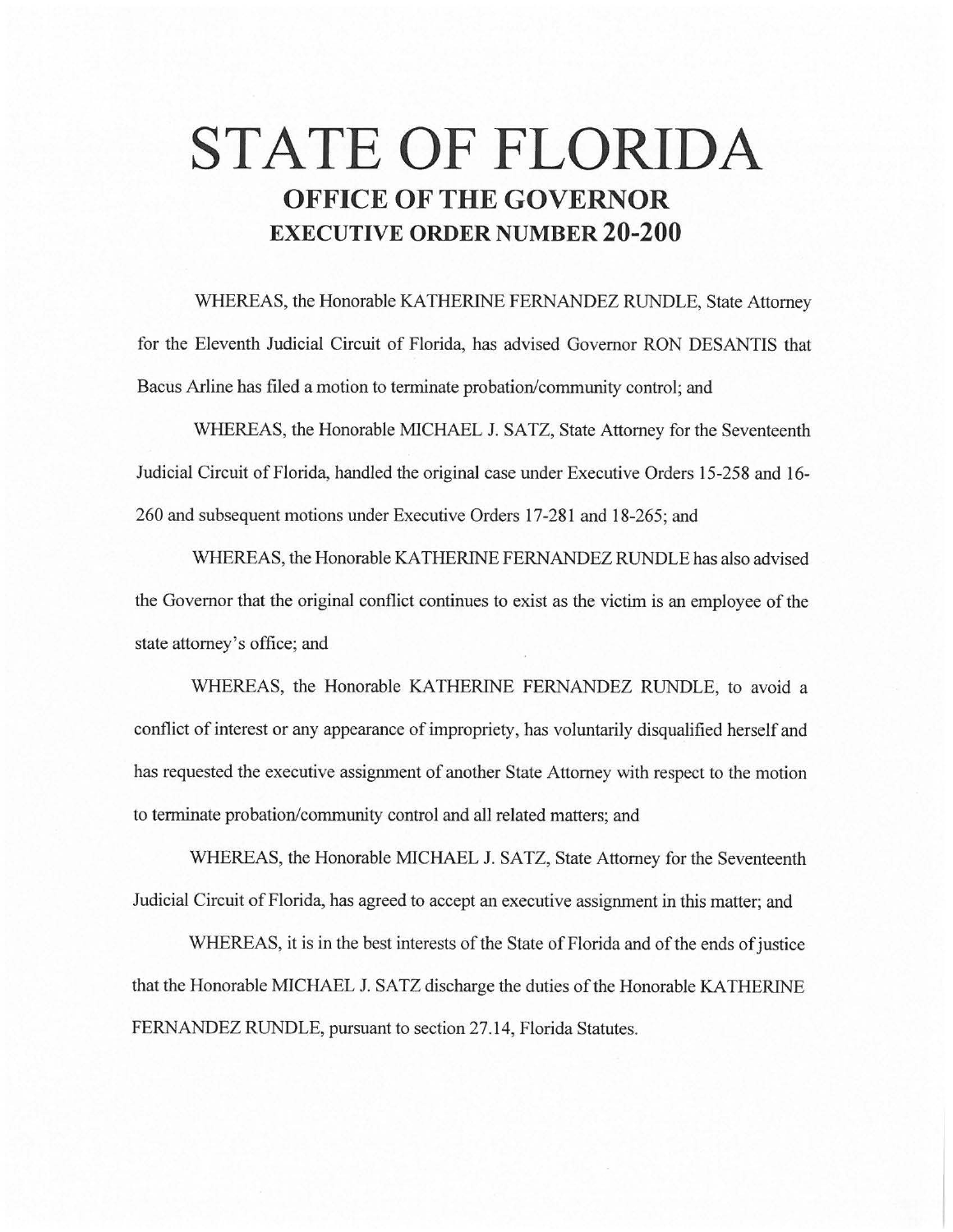NOW, THEREFORE, I, RON DESANTIS, Governor of Florida, in obedience to my solemn constitutional duty to "take care that the laws be faithfully executed," and pursuant to the Constitution and laws of the State of Florida, issue the following Executive Order, effective immediately:

## Section 1.

The Honorable MICHAEL J. SATZ, State Attorney for the Seventeenth Judicial Circuit of Florida, referred to as the "Assigned State Attorney," is assigned to discharge the duties of the Honorable KATHERINE FERNANDEZ RUNDLE, State Attorney for the Eleventh Judicial Circuit of Florida, as they relate to the motion to terminate probation/community control, and all matters related to Bacus Arline.

### Section 2.

The Assigned State Attorney or one or more Assistant State Attorneys and Investigators, who have been designated by the Assigned State Attorney, shall proceed immediately to the Eleventh Judicial Circuit of Florida, and are vested with the authority to perform the duties prescribed herein.

#### Section 3.

All residents of the Eleventh Judicial Circuit are requested, and all public officials are directed, to cooperate and render whatever assistance is necessary to the Assigned State Attorney, so that justice may be served.

#### Section 4.

The period of this Executive Assignment shall be for one (1) year, to and including August 18, 2021.